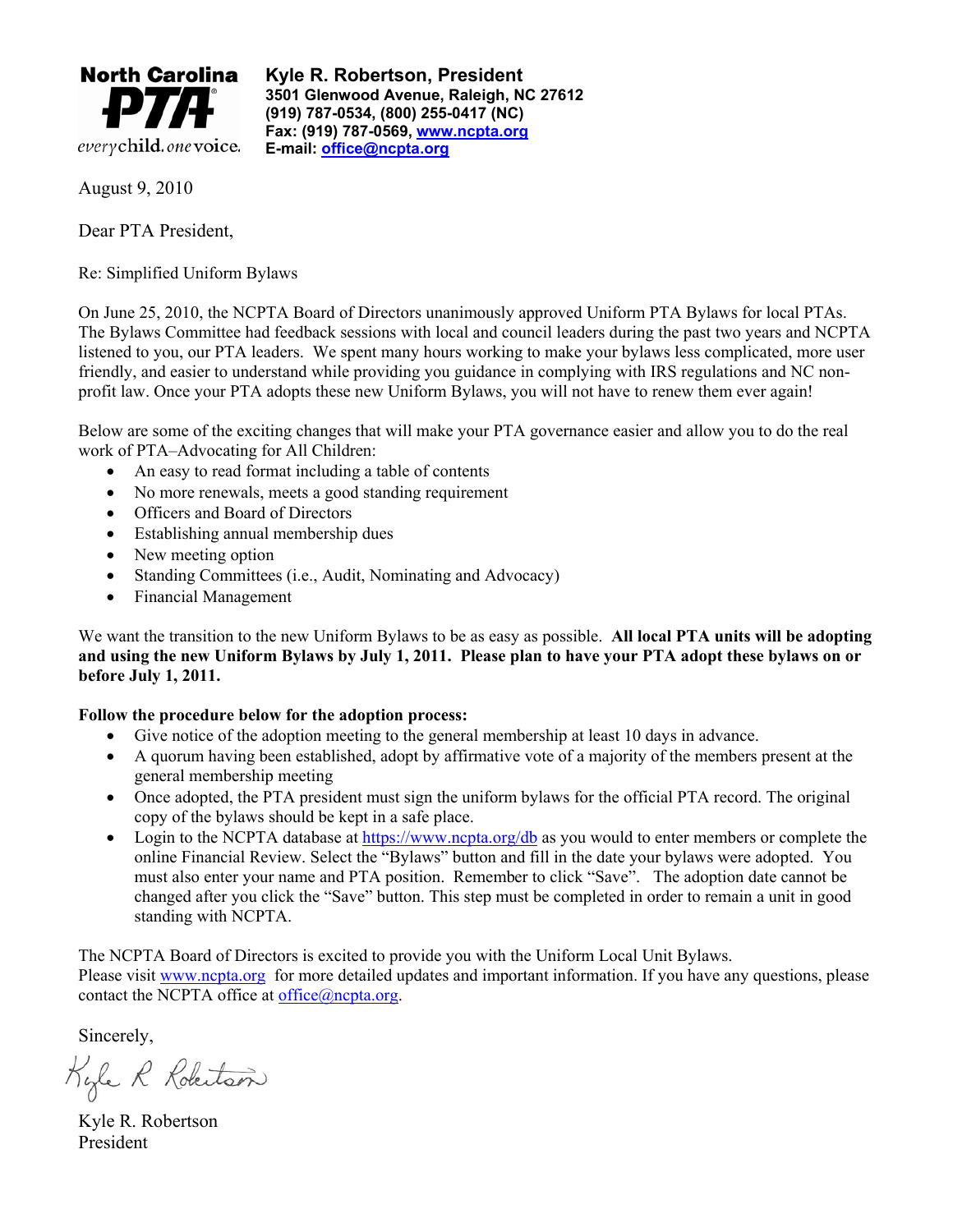# **Uniform PTA Bylaws**

**\_\_\_\_\_\_\_\_\_\_\_\_\_\_\_\_\_\_\_\_\_\_\_\_\_\_\_\_\_\_\_\_** 

\_\_\_\_\_\_\_\_\_\_\_\_\_\_\_\_\_\_\_\_\_\_\_\_\_\_\_\_\_\_\_\_\_\_\_\_\_\_\_\_\_\_\_\_\_\_\_\_\_ Address

City State Zip

\_\_\_\_\_\_\_\_\_\_\_\_\_\_\_\_\_\_\_\_\_\_\_\_\_\_\_\_\_\_\_\_\_\_\_\_\_\_\_\_\_\_\_\_\_\_\_\_\_



3501 Glenwood Avenue Raleigh, NC 27612-4934 Phone: (919) 787-0534; (800) 225-0417 Fax: (919) 787-0569 E-Mail: office@ncpta.org Website: www.ncpta.org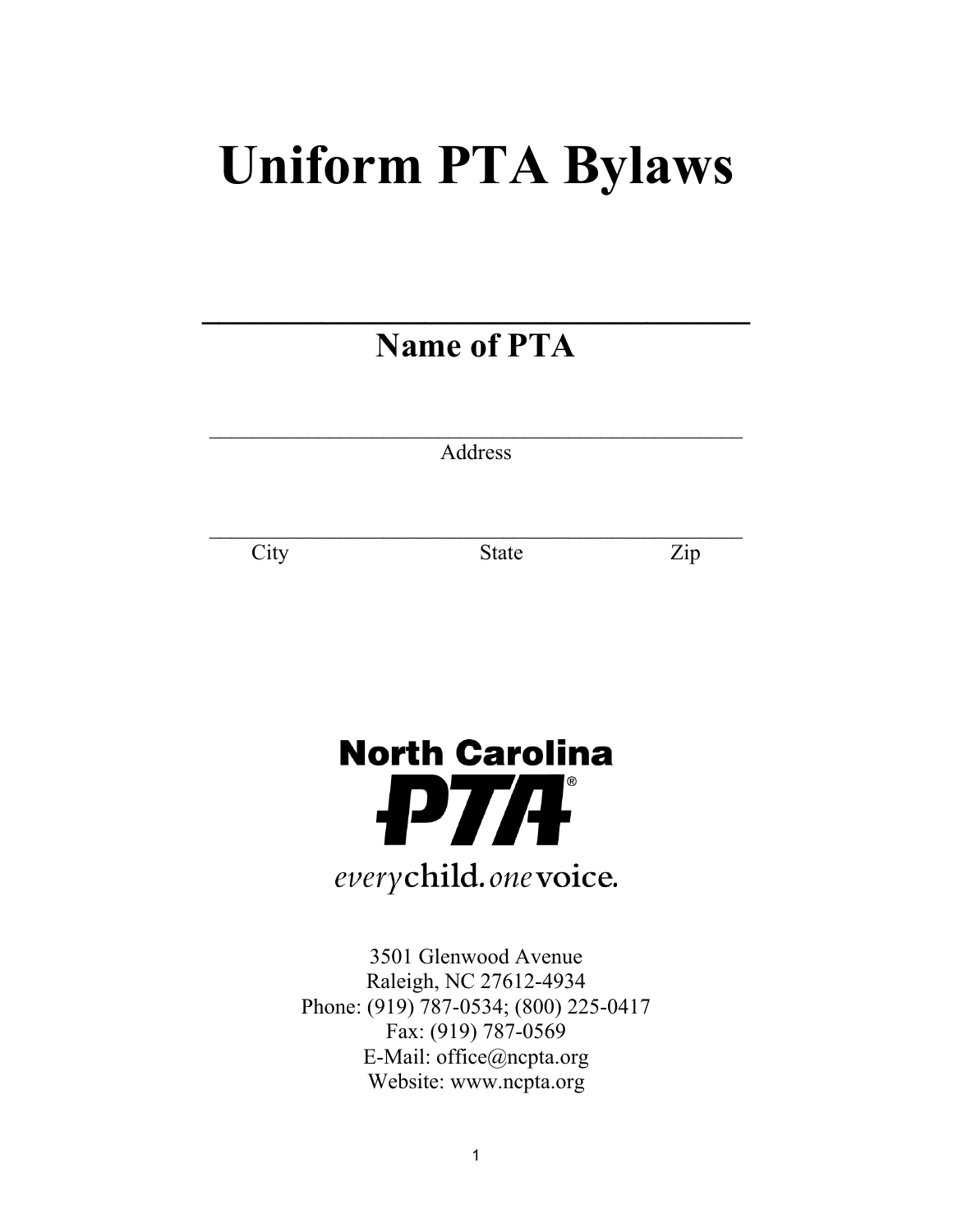## UNIFORM BYLAWS for NORTH CAROLINA LOCAL PTAs & PTSAs

## **TABLE OF CONTENTS**

**ARTICLE 1 NAME, ADDRESS, DATE OF ADOPTION** 

#### **ARTICLE 2 PURPOSES**

| Section 2.1 | Purposes defined      |
|-------------|-----------------------|
| Section 2.2 | Promotion of purposes |
| Section 2.3 | Tax exempt purposes   |

#### **ARTICLE 3 BASIC POLICIES**

#### **ARTICLE 4 RELATIONSHIP WITH NATIONAL PTA AND NCPTA**

| Section 4.1 | Charter of local PTA       |
|-------------|----------------------------|
| Section 4.2 | Adoption of uniform bylaws |
| Section 4.3 | No paid employees on board |
| Section 4.4 | Accounts and records       |
| Section 4.5 | Good standing requirements |
| Section 4.6 | Withdrawal of charter      |
|             |                            |

Section 4.7 Dissolution by vote of membership

## **ARTICLE 5 MEMBERSHIP AND DUES**

| Section 5.1 | Membership                 |
|-------------|----------------------------|
| Section 5.2 | Dues                       |
| Section 5.3 | Official membership roster |

#### **ARTICLE 6 OFFICERS**

| Section 6.1  | Officers            |
|--------------|---------------------|
| Section 6.2  | Election            |
| Section 6.3  | Term                |
| Section 6.4  | Vacancies           |
| Section 6.5  | Removal from office |
| Section 6.6  | General duties      |
| Section 6.7  | President           |
| Section 6.8  | Vice President(s)   |
| Section 6.9  | Secretary           |
| Section 6.10 | Treasurer           |

## **ARTICLE 7 BOARD OF DIRECTORS**

Section 7.1 Duties Section 7.2 Qualifications Section 7.3 Composition Section 7.4 Regular and special meetings Section 7.5 Quorum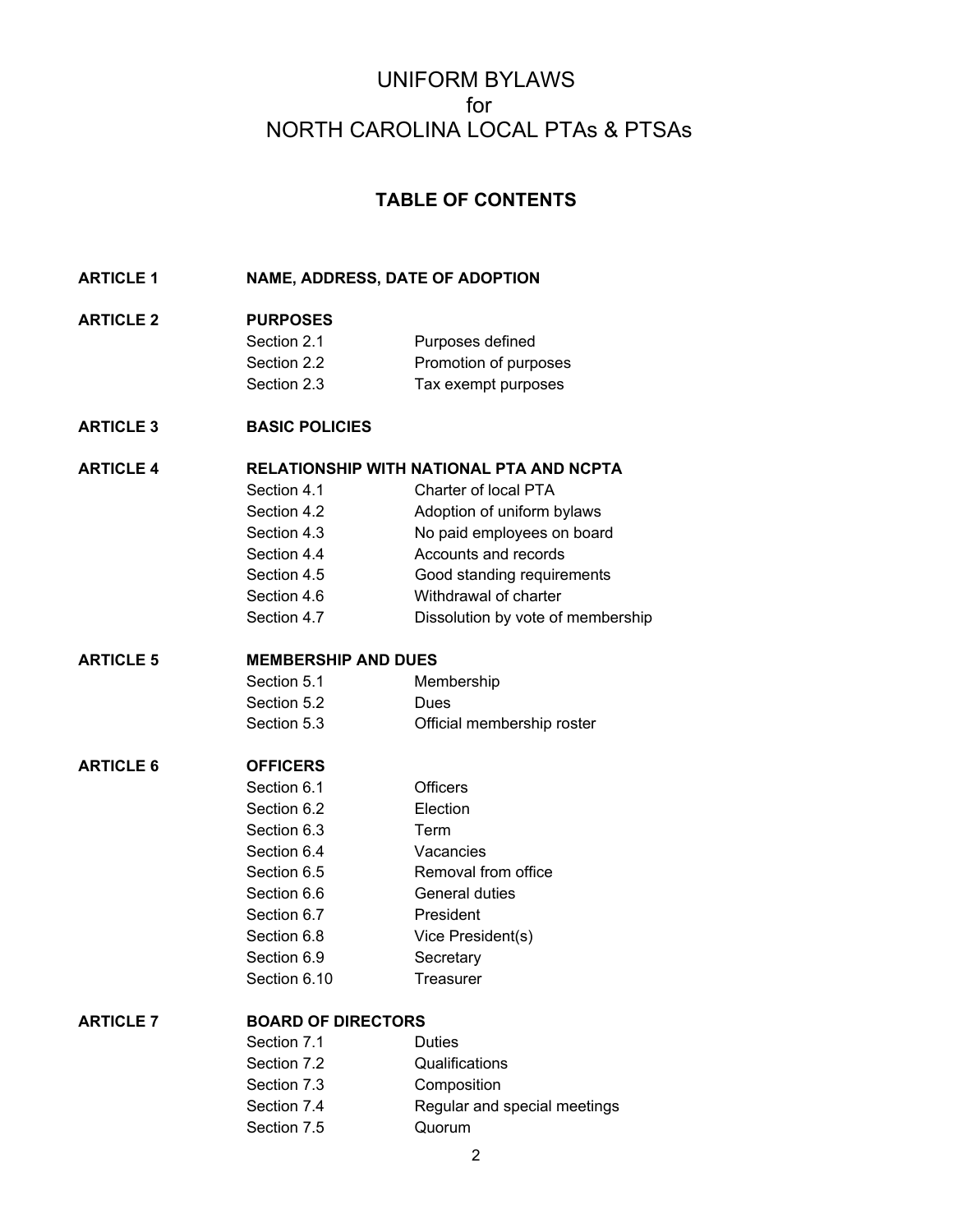|                   | Section 7.6                                | Meetings by electronic media                          |  |
|-------------------|--------------------------------------------|-------------------------------------------------------|--|
|                   | Section 7.7                                | Removal from board                                    |  |
|                   | Section 7.8                                | Proxy voting                                          |  |
| <b>ARTICLE 8</b>  | <b>COMMITTEES</b>                          |                                                       |  |
|                   | Section 8.1                                | <b>Standing Committees</b>                            |  |
|                   | Section 8.2                                | <b>Audit Committee</b>                                |  |
|                   | Section 8.3                                | <b>Nominating Committee</b>                           |  |
|                   | Section 8.4                                | <b>Advocacy Committee</b>                             |  |
|                   | Section 8.5                                | <b>Special Committees</b>                             |  |
|                   | Section 8.6                                | Meetings by electronic media                          |  |
|                   | Section 8.7                                | Proxy voting                                          |  |
|                   | Section 8.8                                | Quorum                                                |  |
| <b>ARTICLE 9</b>  |                                            | <b>GENERAL MEMBERSHIP MEETINGS</b>                    |  |
|                   | Section 9.1                                | Regular general membership meetings                   |  |
|                   | Section 9.2                                | Special meetings                                      |  |
|                   | Section 9.3                                | Last general membership meeting of the fiscal year    |  |
|                   | Section 9.4                                | Quorum                                                |  |
|                   | Section 9.5                                | Majority vote                                         |  |
|                   | Section 9.6                                | Proxy voting                                          |  |
| <b>ARTICLE 10</b> |                                            | <b>COUNCIL MEMBERSHIP</b>                             |  |
| <b>ARTICLE 11</b> |                                            | <b>FINANCE AND BUDGET</b>                             |  |
|                   | Section 11.1                               | Monthly financial review                              |  |
|                   | Section 11.2                               | Financial review when financial officer leaves office |  |
|                   | Section 11.3                               | Annual financial review                               |  |
|                   | Section 11.4                               | Annual budget                                         |  |
|                   | Section 11.5                               | Checks                                                |  |
|                   | Section 11.6                               | Expenditures and fund availability                    |  |
|                   | Section 11.7                               | Depositories                                          |  |
|                   | Section 11.8                               | Contracts and other financial agreements              |  |
| <b>ARTICLE 12</b> |                                            | <b>NCPTA CONVENTION</b>                               |  |
|                   | Section 12.1                               | Representation                                        |  |
|                   | Section 12.2                               | New local PTAs                                        |  |
| <b>ARTICLE 13</b> | <b>FISCAL YEAR</b>                         |                                                       |  |
| <b>ARTICLE 14</b> | <b>PARLIAMENTARY AUTHORITY</b>             |                                                       |  |
| <b>ARTICLE 15</b> | <b>AMENDMENTS</b>                          |                                                       |  |
| <b>ARTICLE 16</b> | <b>APPLICATION OF THESE UNIFORM BYLAWS</b> |                                                       |  |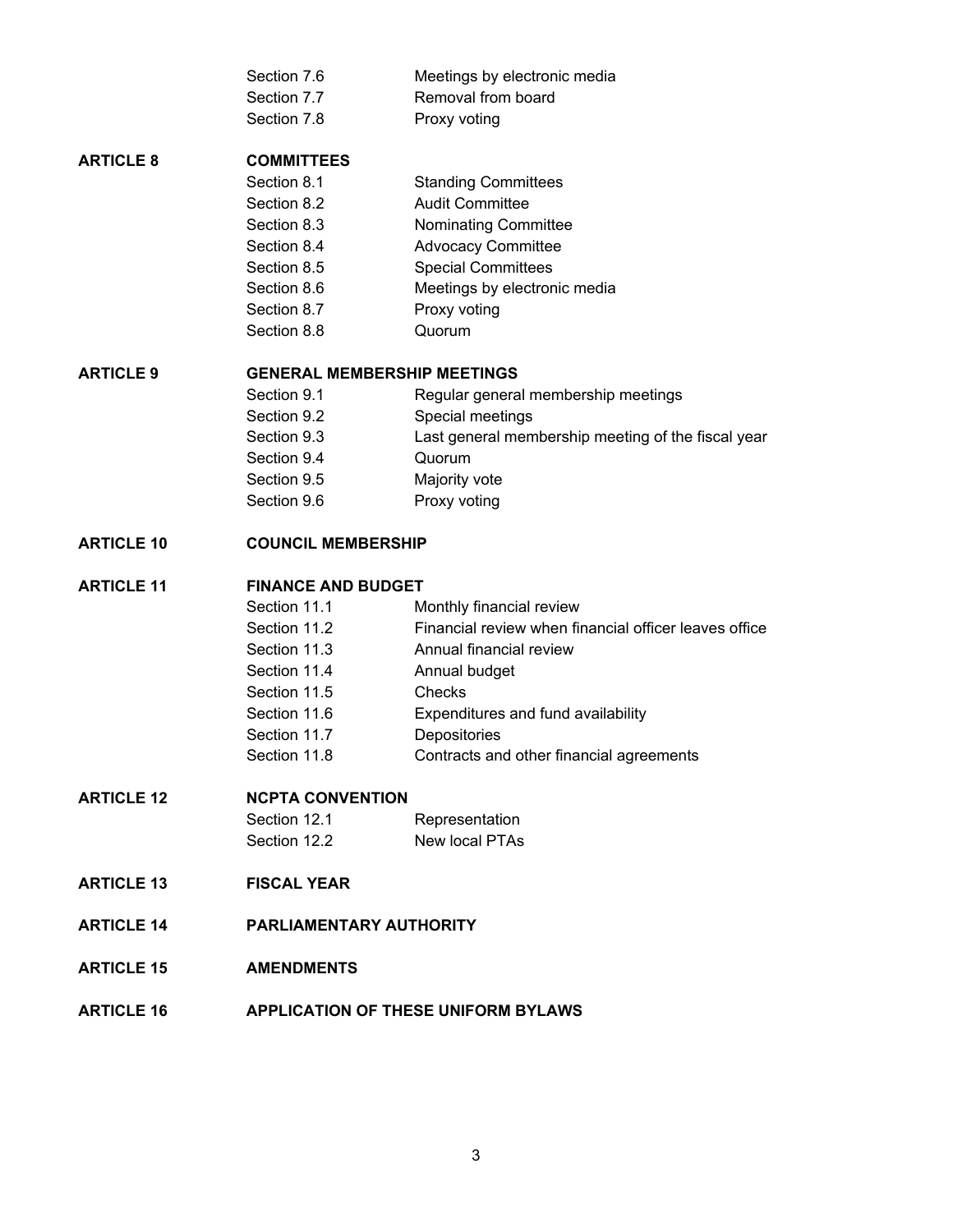#### **ARTICLE 1 NAME, ADDRESS, DATE OF ADOPTION**

This local PTA/PTSA (hereinafter "local PTA") is organized under the authority of the North Carolina Congress of Parents and Teachers (hereinafter "NCPTA"), a branch of the National Congress of Parents and Teachers (hereinafter "National PTA").

| These uniform local bylaws were adopted by the general membership on | (date) and |
|----------------------------------------------------------------------|------------|

#### **ARTICLE 2 PURPOSES**

**Section 2.1 Purposes defined.** The purposes of this local PTA in common with those of National PTA and NCPTA are:

- a. To promote the welfare of children and youth in home, school, community, and place of worship;
- b. To raise the standards of home life;

*shall be kept with the permanent records of this local PTA.*

- c. To secure adequate laws for the care and protection of children and youth;
- d. To bring into closer relation the home and the school, that parents and teachers may cooperate intelligently in the education of children and youth;
- e. To develop between educators and the general public such united efforts as will secure for all children and youth the highest advantages in physical, mental, social, and spiritual education.

**Section 2.2 Promotion of purposes.** The Purposes of National PTA, NCPTA, and this local PTA are promoted through advocacy and educational programs, directed toward parents, teachers, and the general public; are developed through conferences, committees, projects, and programs; and are governed and qualified by the basic policies set forth in Article 3.

**Section 2.3 Tax exempt purposes.** The organization is organized exclusively for the charitable, scientific, literary, or educational purposes within the meaning of Section 501(c)(3) of the Internal Revenue Code or corresponding section of any future federal tax code (hereinafter referred to as "Internal Revenue Code").

#### **ARTICLE 3 BASIC POLICIES**

The following are basic policies of this local PTA in common with those of National PTA and NCPTA:

- a. The organization shall be noncommercial, nonsectarian, and nonpartisan.
- b. The organization shall work with the schools and community to provide quality education for all children and youth and shall seek to participate in the decision-making process establishing school policy, recognizing that the legal responsibility to make decisions has been delegated by the people to boards of education, state education authorities, and local education authorities.
- c. The organization shall work to promote the health and welfare of children and youth and shall seek to promote collaboration between parents, schools, and the community at large.
- d. No part of the net earnings of the organization shall inure to the benefit of, or be distributable to, its members, directors, trustees, officers or other private persons except that the organization shall be authorized and empowered to pay reasonable compensation for services rendered and to make payments and distributions in furtherance of the purposes set forth in Article 2 hereof.
- e. Notwithstanding any other provision of these articles, the organization shall not carry on any activities not permitted to be carried on (i) by an organization exempt from federal income tax under Section 501(c)(3) of the Internal Revenue Code, or (ii) by an organization, contributions to which are deductible under Section 170(c)(2) of the Internal Revenue Code.
- f. Upon the dissolution of this organization, after paying or adequately providing for the debts and obligations of the organization, the remaining assets shall be distributed to NCPTA or a local PTA in good standing approved by NCPTA.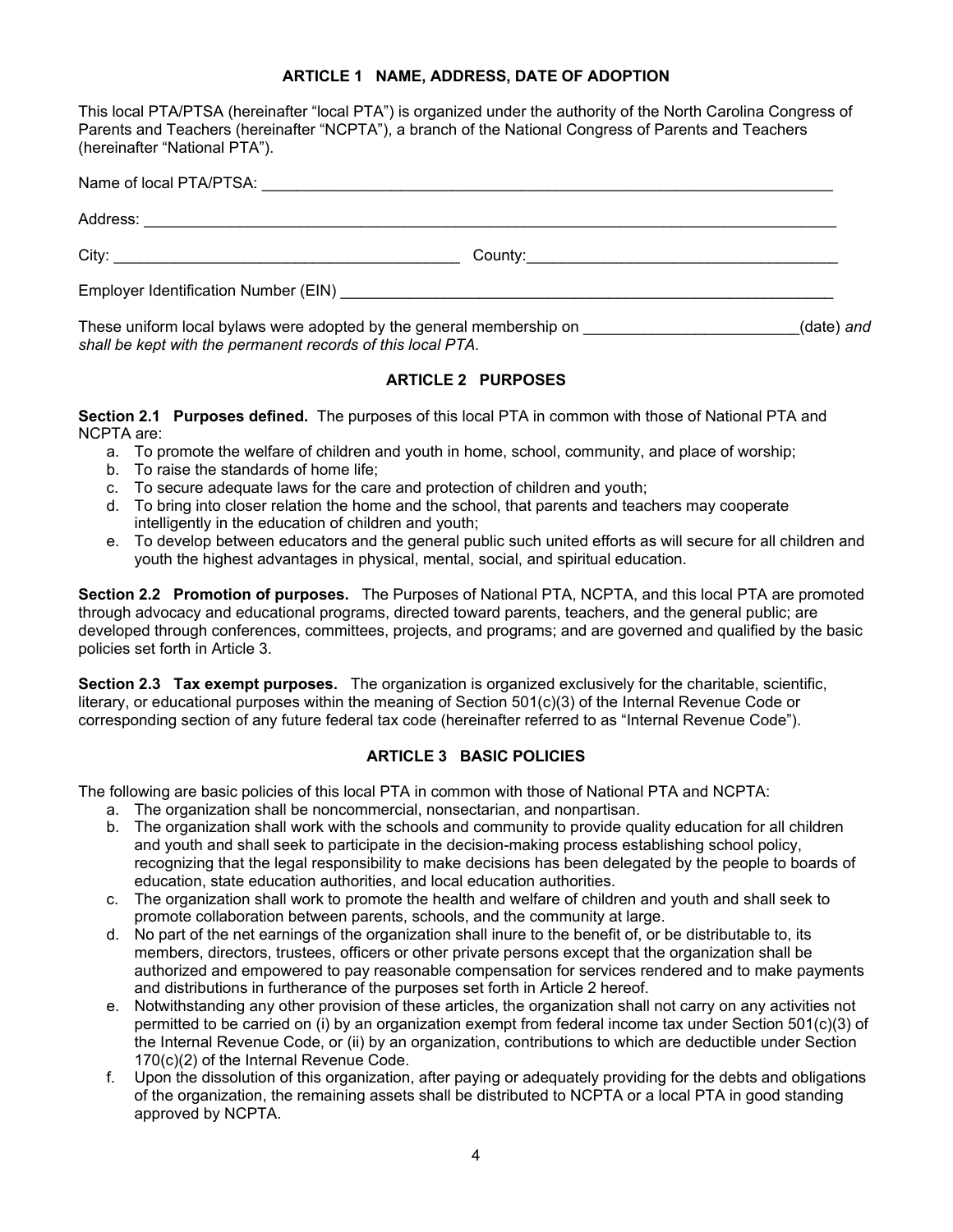- g. The organization or members in their official capacities shall not, directly or indirectly, participate or intervene (in any way, including the publishing or distributing of statements) in any political campaign on behalf of, or in opposition to, any candidate for public office; or devote more than an insubstantial part of its activities to attempting to influence legislation by propaganda or otherwise.
- h. The organization or members in their official capacities shall not endorse a commercial entity or engage in activities not related to promoting the purposes of the organization.

#### **ARTICLE 4 RELATIONSHIP WITH NATIONAL PTA AND NCPTA**

**Section 4.1 Charter of local PTA.** This local PTA shall be organized and chartered under the authority of NCPTA in the area in which this local PTA functions, in conformity with such rules and regulations as NCPTA may prescribe. NCPTA shall issue to this local PTA an appropriate charter evidencing the due organization and good standing of this local PTA. A local PTA in good standing is one that:

- a. Adheres to the purposes and basic policies set forth in these uniform bylaws;
- b. Collects the National PTA dues and NCPTA dues and remits such dues to NCPTA by the dates prescribed by NCPTA; and
- c. Is in compliance with the good standing requirements of NCPTA.

**Section 4.2 Adoption of uniform bylaws.** To govern its affairs, the general membership of this local PTA has adopted these uniform bylaws by an affirmative vote of a majority of the members present and voting at a meeting wherein a quorum is present, with notice of such proposed vote having been given at least ten (10) days in advance of such meeting.

**Section 4.3 No paid employees on board.** A PTA member shall not serve as a voting member of this local PTA's board of directors while serving as a paid employee of, or under contract to this local PTA.

**Section 4.4 Accounts and records.** This local PTA shall keep such permanent books of accounts and records as shall be sufficient to establish the items of gross income, receipts, and disbursements of the local PTA. These records shall include the official membership roster. Such books of accounts and records shall at all reasonable times be open to inspection by an authorized representative of NCPTA.

**Section 4.5 Good standing requirements.** This local PTA shall comply with the good standing requirements of NCPTA. The good standing requirements are available on the NCPTA website. The good standing requirements are also available at the NCPTA headquarters and upon request by mail, email, or telephone. The good standing requirements are subject to change at any time by NCPTA.

**Section 4.6 Withdrawal of charter.** For failure to comply with NCPTA good standing requirements, the charter of this local PTA may be withdrawn and its status as a local PTA may be terminated under the circumstances and in the manner provided in the bylaws and standing rules of NCPTA. Upon withdrawal of its charter by NCPTA, this local PTA is obligated:

- a. To immediately yield up and surrender all its books and records and all of its assets and property to NCPTA;
- b. To cease and desist from the further use of any name that implies association with National PTA or NCPTA or status as a constituent organization of National PTA or NCPTA; and
- c. To take promptly all actions necessary or desirable to dissolve this local PTA, under the supervision and direction of NCPTA.

**Section 4.7 Dissolution by vote of membership.** This local PTA may dissolve and conclude its affairs in the following manner:

- a. The board of directors shall adopt a resolution recommending that the local PTA be dissolved and directing that the question of such dissolution be submitted to a vote of a special general membership meeting of members having voting rights. Written or printed notice stating that the purpose of such meeting is to consider the advisability of dissolving the local PTA shall be given to each member entitled to vote at such meeting at least thirty (30) days prior to the date of such meeting.
- b. Written notice of the proposed dissolution, accompanied by a copy of the notice of the special general membership meeting of the association, shall be sent by registered mail to the president of NCPTA at least thirty (30) days prior to this special meeting.
- c. Only those persons who were members in good standing of the local PTA on the date of adoption of the resolution, and who continue to be members in good standing on the date of the special general membership meeting, shall be entitled to vote on the question of dissolution.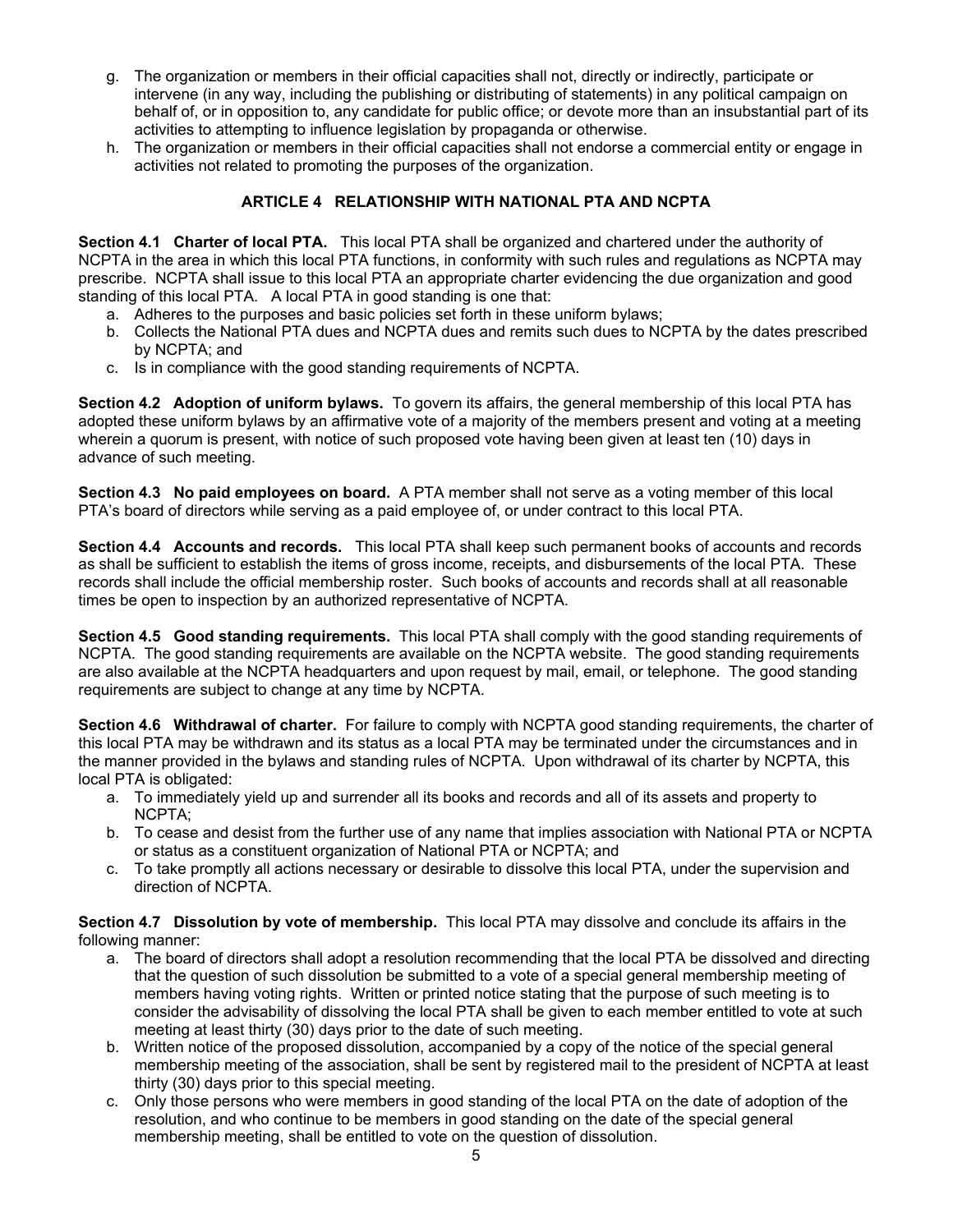- d. Approval of dissolution of the local PTA shall require the affirmative vote of at least two-thirds (2/3) of the members present and entitled to vote at this special meeting, a quorum being present.
- e. Minutes of this special meeting shall be sent to the president of NCPTA within thirty (30) days.
- f. All steps taken to dissolve the local PTA shall comply with these bylaws and the General Statutes of North Carolina.
- g. Upon dissolution, after paying or adequately providing for the debts and obligations of the organization, the remaining assets shall be distributed to NCPTA or to a local PTA in good standing approved by NCPTA.
- h. Upon dissolution, the local PTA will cease and desist from the further use of any name that implies association with National PTA or NCPTA or status as a constituent organization of National PTA or NCPTA.
- i. NCPTA will notify the IRS of the change in status of this local PTA.

#### **ARTICLE 5 MEMBERSHIP AND DUES**

#### **Section 5.1 Membership.**

- a. Every individual who is a member of this local PTA is also a member of National PTA and NCPTA and is entitled to all benefits of such memberships. Officers of this local PTA shall issue membership cards promptly upon payment of dues by a member.
- b. Membership in this local PTA shall be open, without discrimination, to anyone who believes in and supports the mission and purposes of National PTA and NCPTA.
- c. This local PTA shall conduct a membership drive every year, but may admit individuals to membership at any time.
- d. Only members of this local PTA whose dues are current shall be entitled to participate or eligible to vote in the business meetings of the general membership including the election of officers.
- e. The membership year of this local PTA shall begin on July 1 and end on the following June 30.

#### **Section 5.2 Dues.**

- a. Each member of this local PTA shall pay annual dues. The amount of such annual dues shall be:
	- i. the local PTA dues in an amount which shall be set, for the coming fiscal year, at the last general membership meeting of each fiscal year, *plus*
	- ii. the dues payable to NCPTA in an amount which shall be determined by NCPTA, *plus*
	- iii. the dues payable to National PTA in an amount which shall be determined by National PTA.  **Therefore, member annual dues = Local PTA dues + NCPTA dues + National PTA dues.**
- b. The state and national portions of the dues paid by each member of this local PTA shall be set aside by this local PTA and remitted to NCPTA in the manner specified in NCPTA's good standing requirements, using the dues remittance form provided on NCPTA's website.

**Section 5.3 Official membership roster.** Prior to August 1 each year, the board shall designate a board member, an officer or a membership committee to prepare and keep current an official membership roster. This roster shall include:

- a. the total number of members;
- b. the names, mailing addresses and email addresses of members; and
- c. the dues collected from members, and the amounts of dues remitted to NCPTA.

A current copy of this roster shall be provided to the treasurer and the secretary, and the information on the roster shall be entered into the NCPTA database promptly as provided for in the NCPTA good standing requirements.

#### **ARTICLE 6 OFFICERS**

**Section 6.1 Officers.** The only elected officers of this local PTA shall be a president, one or more vice president(s), a secretary, and a treasurer. No PTA member shall serve in more than one elected position at a time. Upon taking office, each elected officer must be a member of this local PTA. This local PTA shall enter the newly elected officers and their contact information into the NCPTA database immediately after their election. Changes in officers and/or their contact information must be updated in the NCPTA database.

#### **Section 6.2 Election.**

- a. Officers who will serve for the coming fiscal year shall be elected at the last general membership meeting of the fiscal year; these officers will assume office on July 1 and serve until the following June 30.
- b. The nominating committee shall nominate a slate of eligible candidates for election as officers of this local PTA, as provided in Section 8.3 of these bylaws.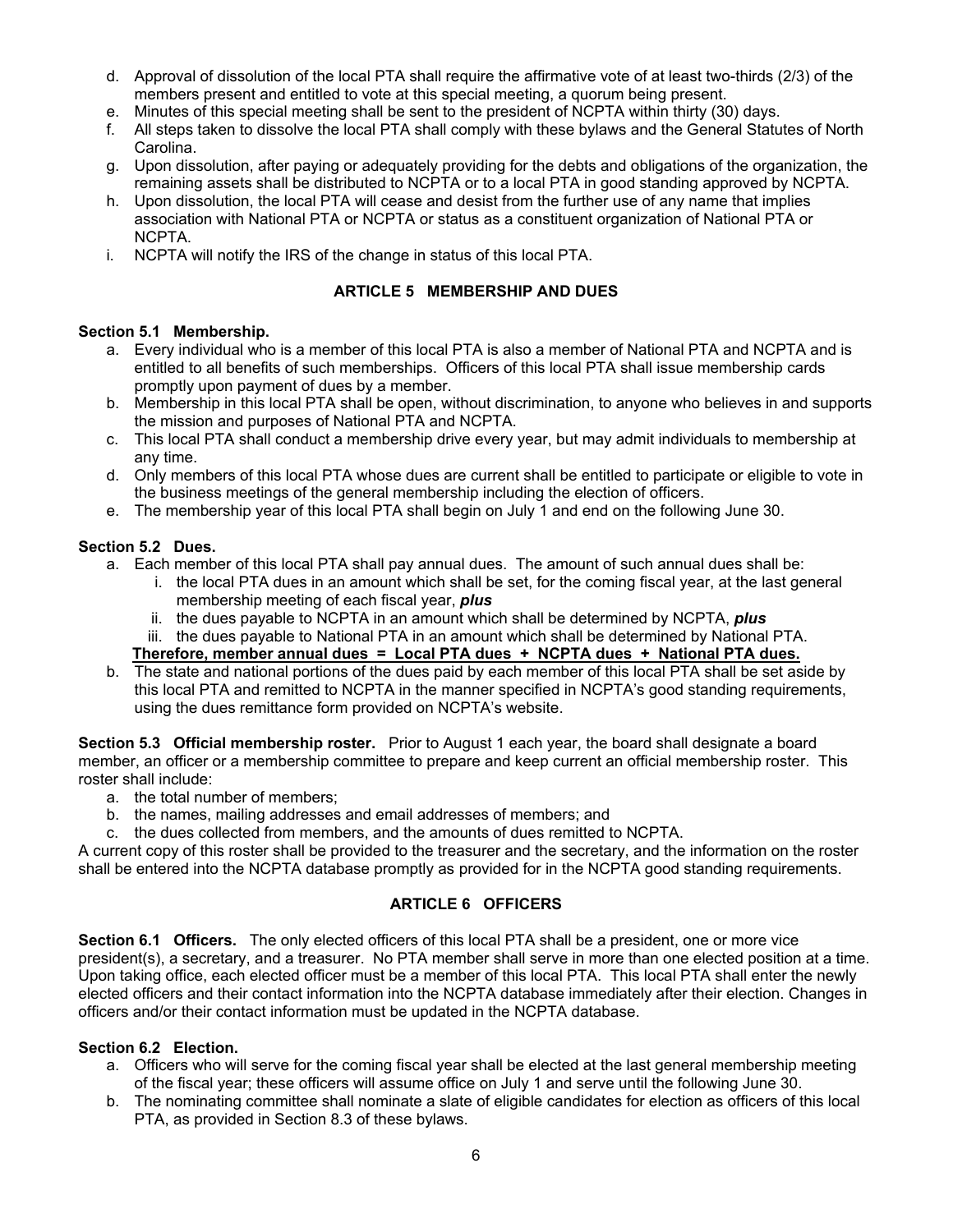- c. The president shall give notice of the election of officers to the general membership at least ten (10) days before the last general membership meeting of the fiscal year, and the notice will include the nominating committee's slate of nominees.
- d. In addition to the individuals nominated by the nominating committee, nominations from the floor will be allowed. When there is only one nominee for an office, that election may be held by voice vote. If there is more than one nominee for any office, election for that office must be by ballot.
- e. Only those individuals who are PTA members and who have signified their consent to serve if elected may be nominated by the nominating committee or by floor nomination or elected to such office.

**Section 6.3 Term.** Officers shall take office on July 1 and shall serve for that fiscal year (until the following June 30), or until his/her successor is elected and ready to assume office. A person may serve only two consecutive full terms in the same office.

#### **Section 6.4 Vacancies.**

- a. **President.** A vacancy occurring in the office of president shall be filled for the unexpired term by a current member of the board of directors elected by a majority vote of all board members then serving at a board meeting called with at least three (3) days notice. The board of directors will notify the general membership and NCPTA regarding the filling of the vacancy.
- b. **All other offices.** A vacancy occurring in any other office shall be filled for the unexpired term by a member of this local PTA in good standing who is elected by a majority vote of all board members then serving at a board meeting called with at least three (3) days notice. The board will notify the general membership and NCPTA regarding the filling of the vacancy.

**Section 6.5 Removal from office.** An officer of this local PTA may be removed from office without cause by the board of directors upon the affirmative vote of two-thirds (2/3) of all board members then serving. Board members must be notified of the request for removal at least five days in advance of the board meeting.

**Section 6.6 General duties.** All Officers shall perform the duties outlined in these bylaws and those assigned by the board of directors of this local PTA. Upon the expiration of the term of office or in case of resignation or removal, each officer shall turn over to the president, without delay, all records, books, and other materials pertaining to the office, and shall turn over to the treasurer, without delay, all funds and other assets of this local PTA.

#### **Section 6.7 President.** The president:

- a. Shall preside at all meetings of the general membership and the board of directors at which he/she may be present, and shall designate another officer to preside when he/she will not be present (in the absence of such designation, the board may elect any board member to preside at any meeting);
- b. Shall coordinate the work of the officers, the board and the committees of this local PTA;
- c. Shall perform such other duties as may be provided for by these bylaws or assigned to him/her by this local PTA or by the board of directors;
- d. Shall sign all contracts of this local PTA that have been approved by the board; and
- e. Shall be an ex officio voting member of all committees except the nominating committee.

**Section 6.8 Vice President(s).** The vice president(s) shall perform duties requested by the president and the board of directors. In the event of a vacancy in the office of president, the vice president, or the vice presidents acting together if there is more than one, shall assume the duties of the president until a new president is elected pursuant to Section 6.4 of these bylaws.

**Section 6.9 Secretary.** The secretary shall record the minutes of all meetings of the general membership and the board of directors and shall perform such other delegated duties as may be assigned by the board of directors, and shall maintain a file of important documents related to that local PTA, including but not limited to:

- a. articles of incorporation of this local PTA;
- b. the current uniform local bylaws approved by NCPTA and adopted by this local PTA,
- c. the current standing rules of this local PTA, if standing rules have been adopted by the board;
- d. minutes of past meetings of the general membership and board of directors;
- e. a copy of the official membership roster provided for in Section 5.3 of these bylaws;
- f. a current roster of board members;
- g. a current roster of all committee members and chairs;
- h. legal documents, including but not limited to insurance policies and contracts;
- i. current and past tax returns; and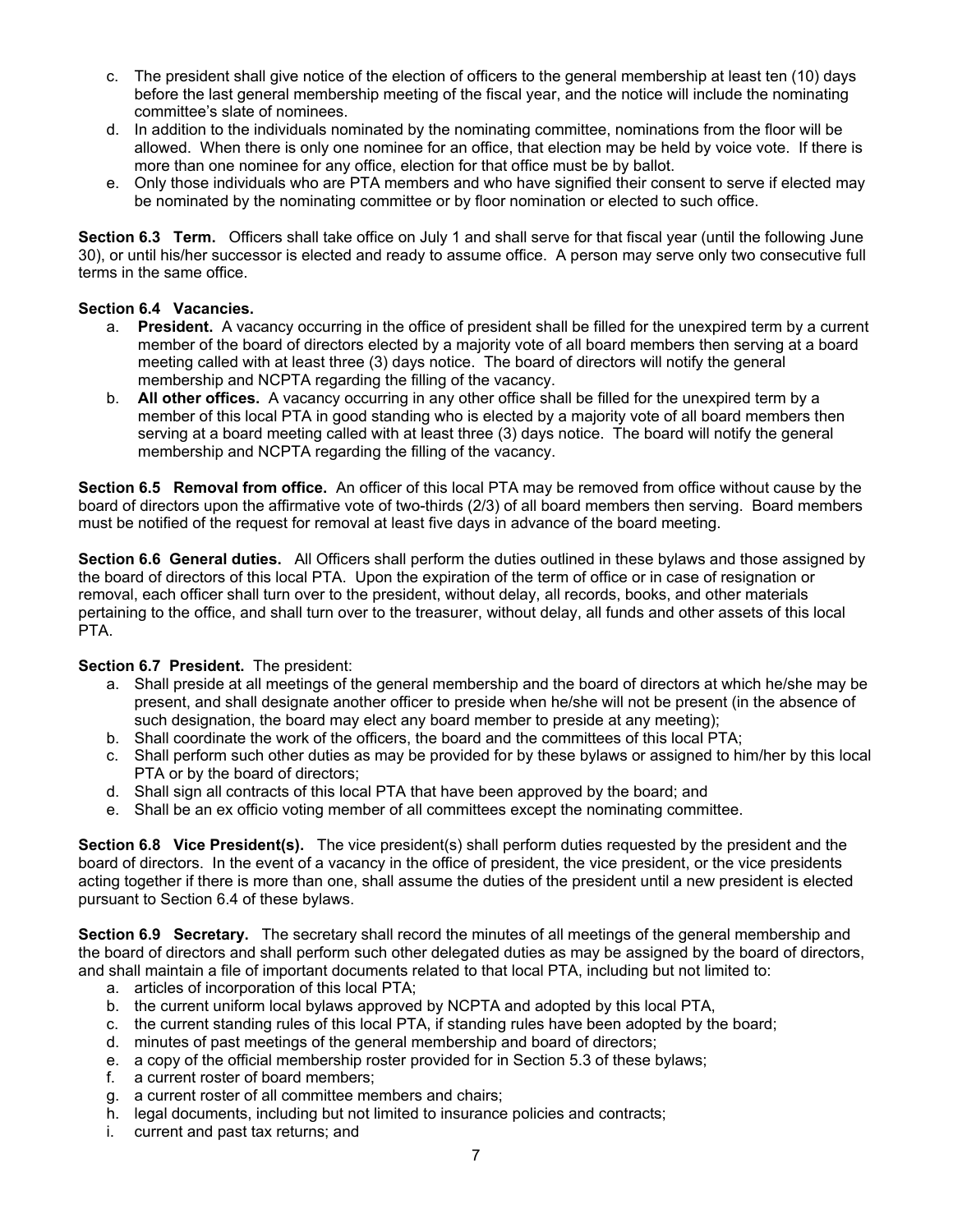j. current and past audit reports;

At the end of his/her term, the secretary shall transfer this file of important documents to his/her successor as secretary.

## **Section 6.10 Treasurer.** The Treasurer shall:

- a. Collect, deposit and maintain all funds of this local PTA in approved depositories (including, but not limited to, all monies collected as local dues, raised in PTA activities, received as contributions, or otherwise acquired);
- b. Disburse funds in accordance with the annual budget adopted by this local PTA, and maintain records identifying the purpose and payee of all disbursements;
- c. Maintain a current record of income, expenditures, assets and liabilities of this local PTA, and make all financial records available for inspection and review by the audit committee;
- d. Present a financial report of income and expenses at each meeting of the general membership and the board of directors, which report shall compare current income and expenditures to the approved budget;
- e. Remit dues to NCPTA in accordance with Article 5 of these bylaws and the current NCPTA good standing requirements;
- f. Prepare a year-end financial report by June 30 showing the total income and expenditures for the fiscal year, comparing those figures with the budget approved at the beginning of the fiscal year, and the assets and liabilities of the local PTA, and submit that report to the incoming president, treasurer and audit committee;
- g. File all required tax forms and reports in a timely manner, including but not limited to tax returns for the previous fiscal year, and submit copies of all such filings to the secretary of this local PTA;
- h. At the end of his/her term, transfer all financial records to the audit committee by July 1; and
- i. Provide assistance to the audit committee upon request.

## **ARTICLE 7 BOARD OF DIRECTORS**

**Section 7.1 Duties**. The affairs of this local PTA shall be managed by the board of directors in the intervals between general membership meetings. The board shall be responsible to assure that all activities and expenditures of this local PTA shall be consistent with the budget approved by the general membership. The board of directors:

- a. Shall transact necessary business in the intervals between general membership meetings and such other business as may be referred to it by the members of this local PTA;
- b. Shall create and supervise standing and special committees;
- c. Shall elect chairs and members of standing committees;
- d. Shall review and approve president's appointments of chairs and members of special committees;
- e. Shall review and approve the plan of work of the committees;
- f. Shall present a report regarding the activities of this local PTA at all general membership meetings;
- g. Shall require an annual review of this local PTA's financial records as provided in these bylaws;
- h. Shall prepare a budget for the fiscal year and submit that proposed budget to the general membership for adoption at its first meeting in the fiscal year;
- i. Shall assure the preparation and maintenance of the official membership roster as provided for in Section 5.3 of these bylaws;
- j. May adopt local PTA standing rules that shall not be in conflict with these bylaws or the bylaws, good standing requirements or policies of National PTA and NCPTA; and
- k. Shall undertake other activities as needed to assure the successful operation of this local PTA, and to fulfill the responsibilities of this local PTA under these bylaws.
- l. Shall agree to abide by the following Conflict of Interest Policy: When any actual or potential conflict of interest exists, with respect to any subject requiring action by the board of directors or any of its committees, the member having an actual or potential conflict shall immediately notify the president or committee chair of such conflict, and the member shall not participate in the deliberations, shall not vote on the subject with which the member has an actual or potential conflict of interest, and shall not use his/her personal influence. The minutes of the meeting shall reflect that a disclosure was made and that the board member who stated a conflict of interest did abstain from voting.

**Section 7.2 Qualifications.** Each board member shall be a member of this local PTA.

**Section 7.3 Composition.** The board of directors shall consist of the elected officers of this local PTA, the chairs of the standing committees, the school principal, one teacher elected by the board, and up to three at-large members elected by the board.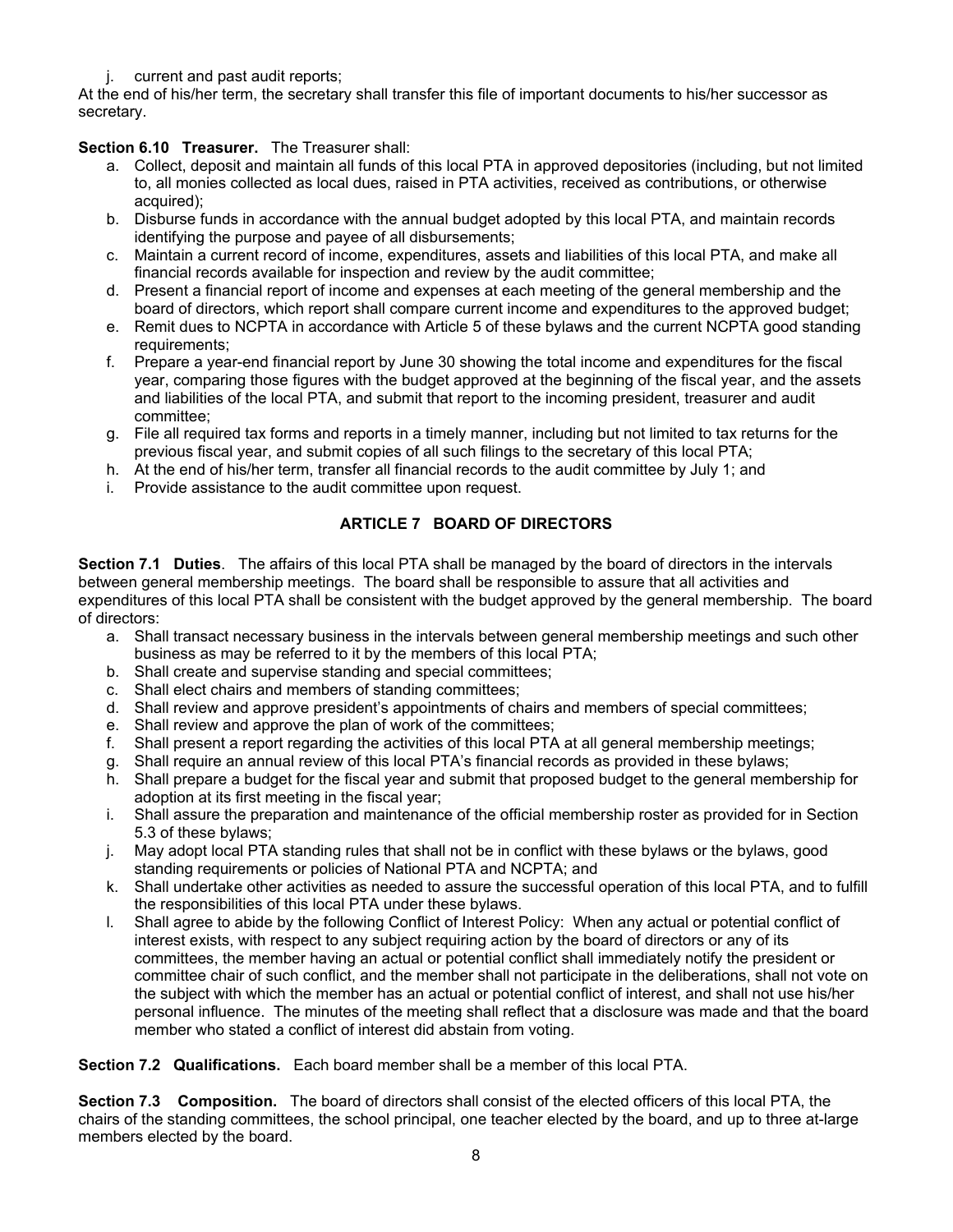**Section 7.4 Regular and special meetings.** Regular meetings of the board of directors shall be held during the fiscal year, the time to be fixed by the board of directors at its first meeting of the fiscal year. Special meetings of the board of directors may be called by the president or by any three members of the board, at least three days notice having been given and the purpose of the meeting stated.

**Section 7.5 Quorum.** A majority of the board of directors shall constitute a quorum for the transaction of business.

**Section 7.6 Meetings by electronic media.** Board meetings may be held by a telephone or electronic conference system that allows all participating members to simultaneously hear and speak to each other during the meeting. Telephone or electronic conferences shall not be used unless available to all board members. A committee member participating in this type of meeting is deemed to be present at the meeting.

**Section 7.7 Removal from board.** A board member of this local PTA may be removed from office without cause by the board of directors upon the affirmative vote of two-thirds (2/3) of all board members then serving. Board members must be notified of the request for removal at least five (5) days in advance of the board of directors meeting.

**Section 7.8 Proxy voting.** Voting by proxy is prohibited.

#### **ARTICLE 8 COMMITTEES**

#### **Section 8.1 Standing Committees.**

- a. The board of directors shall establish an audit committee by July 1 each year, and an advocacy and nominating committee by November 1, and may establish additional standing committees at any time as needed.
- b. The board of directors shall elect the chairs and members of standing committees.
- c. Only members of this local PTA may serve as chairs or members of standing committees.
- d. The term of chairs and members of standing committees shall be from July 1, or a date thereafter when they assume office, to the end of that fiscal year on June 30.
- e. The chair of each standing committee shall present a plan of work to the board of directors for approval;
- f. The president shall be an *ex officio* voting member of all standing committees except the nominating and audit committees;
- g. Chairs of standing committees can be removed in the manner provided for the removal of board members in Section 7.7.
- h. Members of standing committees can be removed by action of a majority of directors then serving at any meeting of the board upon five (5) days notice to the board of such proposed action;
- i. Standing committee meetings may be called by the committee chair or any three members of the committee.

#### **Section 8.2 Audit Committee.**

- a. The audit committee shall be composed of no fewer than three members. Individuals with check signing authority and their family members may not serve on the audit committee, nor may the outgoing or incoming treasurer.
- b. The audit committee shall be responsible for the audits and financial reviews described in Article 11 of these bylaws.

#### **Section 8.3 Nominating Committee.**

- a. The nominating committee shall be comprised of an odd number and no fewer than three members; at least two of the committee members shall be board members and at least one committee member shall be a member of the local PTA who does not serve on the board.
- b. Neither the president nor the principal shall be a member of the nominating committee.
- c. Throughout the year, the nominating committee is tasked with identifying talented, motivated, and responsible individuals to serve as officers of this local PTA.
- d. Prior to the last general membership meeting each fiscal year, the nominating committee shall prepare a slate of nominees for officers of this local PTA for the coming year, and the president shall include that slate in the notice for the last general membership meeting, and the chair of the nominating committee shall place such names in nomination at that meeting, and the election shall be conducted as provided in Section 6.2 of these bylaws.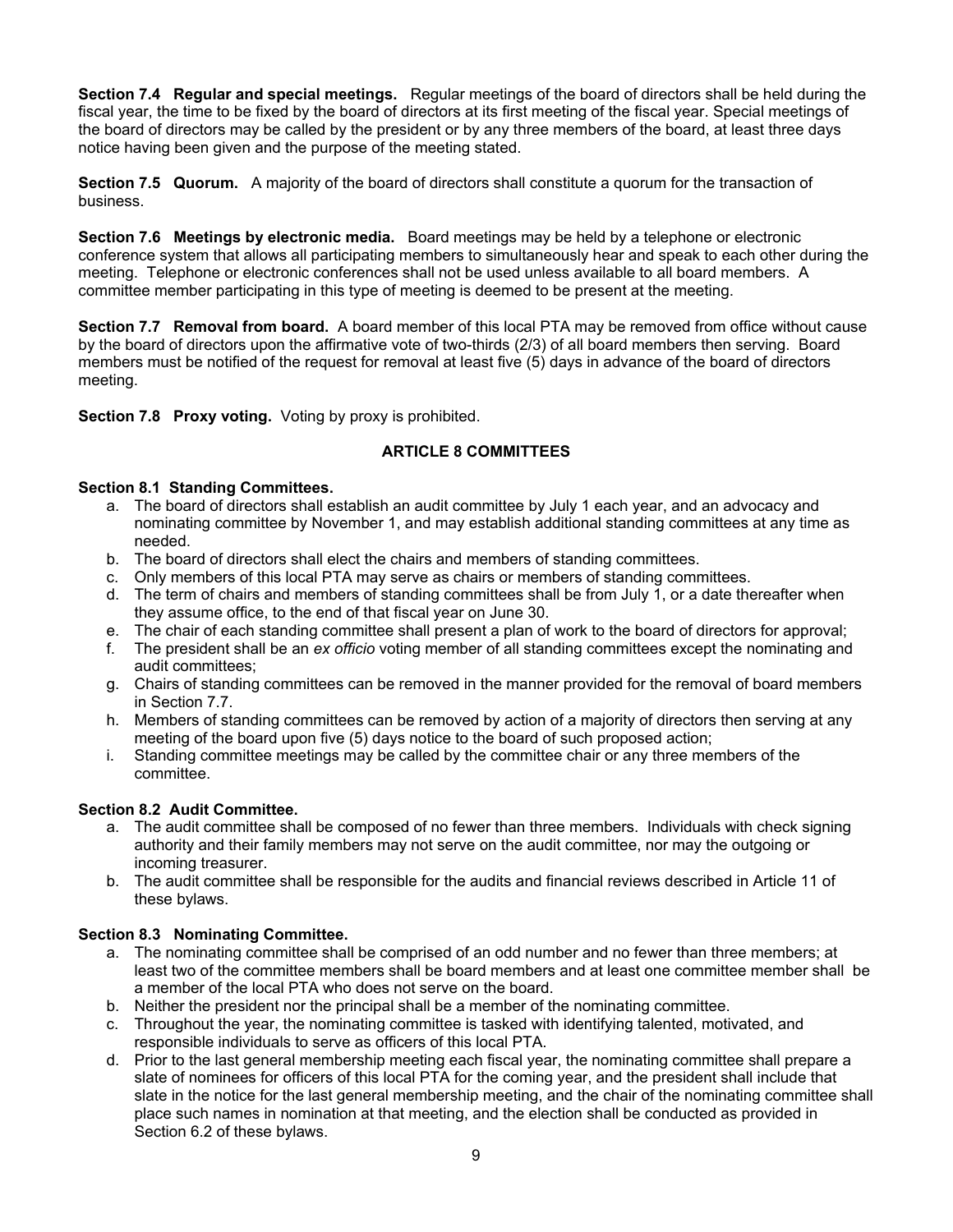**Section 8.4 Advocacy Committee.** The advocacy committee shall develop and organize meetings, activities, and programs to further the goals and purposes of PTA. This committee is tasked with improving communications and relationships between school staff and families; educating families and caregivers on important issues related to the health and educational success of their children; and helping to make each child's potential a reality.

#### **Section 8.5 Special Committees.**

- a. A special committee is a committee that is created to perform a special project and goes out of existence once the project has been completed.
- b. The board of directors may create special committees and shall specify the duration and duties of such committees.
- c. The president shall appoint the chairs and members of special committees with the approval of the board and the president shall be an *ex officio* voting member of all special committees.
- d. Only members of this local PTA may serve as chairs or members of special committees.
- e. The chair of each special committee shall present a plan of work to the board of directors for approval.
- f. All special committee chairs and members serve at the direction of the board of directors and can be removed by action of a majority of directors then serving at any meeting of the board upon five (5) days notice to the board of such proposed action.
- g. Special committee meetings may be called by the committee chair or any three members of the committee.

**Section 8.6 Meetings by electronic media.** Standing and special committee meetings may be held by a telephone or electronic conference system that allows all participating members to simultaneously hear and speak to each other during the meeting. Telephone or electronic conferences shall not be used unless available to all committee members. A committee member participating in this type of meeting is deemed to be present at the meeting.

**Section 8.7 Proxy voting.** Voting by proxy is prohibited.

**Section 8.8 Quorum.** Unless otherwise specified in these bylaws, a majority of the members of any committee shall constitute a quorum for the transaction of business.

## **ARTICLE 9 GENERAL MEMBERSHIP MEETINGS**

**Section 9.1 Regular general membership meetings.** Regular general membership meetings of this local PTA shall be scheduled by the board and held at least three (3) times per fiscal year. Five (5) days notice must be given to the general membership to change the date of a regular general membership meeting.

**Section 9.2 Special meetings.** Special meetings of this local PTA may be called by the president or a majority of the board of directors, at least three (3) days notice having been given. The meeting notice shall include the purpose of the meeting and the meeting shall be limited to such purpose.

**Section 9.3 Last general membership meeting of the fiscal year.** The last general membership meeting of the fiscal year shall be held in April, May, or June.

**Section 9.4 Quorum.** Either twenty (20) members or fifty percent (50%) of the membership of this local PTA, whichever number is less, shall constitute a quorum for the transaction of business in any general membership meeting of this local PTA.

**Section 9.5 Majority vote.** Unless a higher vote is required by these bylaws, the act of the majority of the voting members present and voting shall be the act of this local PTA.

**Section 9.6 Proxy voting.** Voting by proxy is prohibited.

## **ARTICLE 10 COUNCIL MEMBERSHIP**

(This article applies only to local PTAs holding membership in a PTA council.)

This local PTA shall be represented in meetings of the local council of Parent-Teacher Associations as designated in the council bylaws. Delegates, who must be members of this local PTA, shall be elected by the board of directors prior to September 1 each year. This local PTA shall pay annual dues to the council as determined by the council in its bylaws.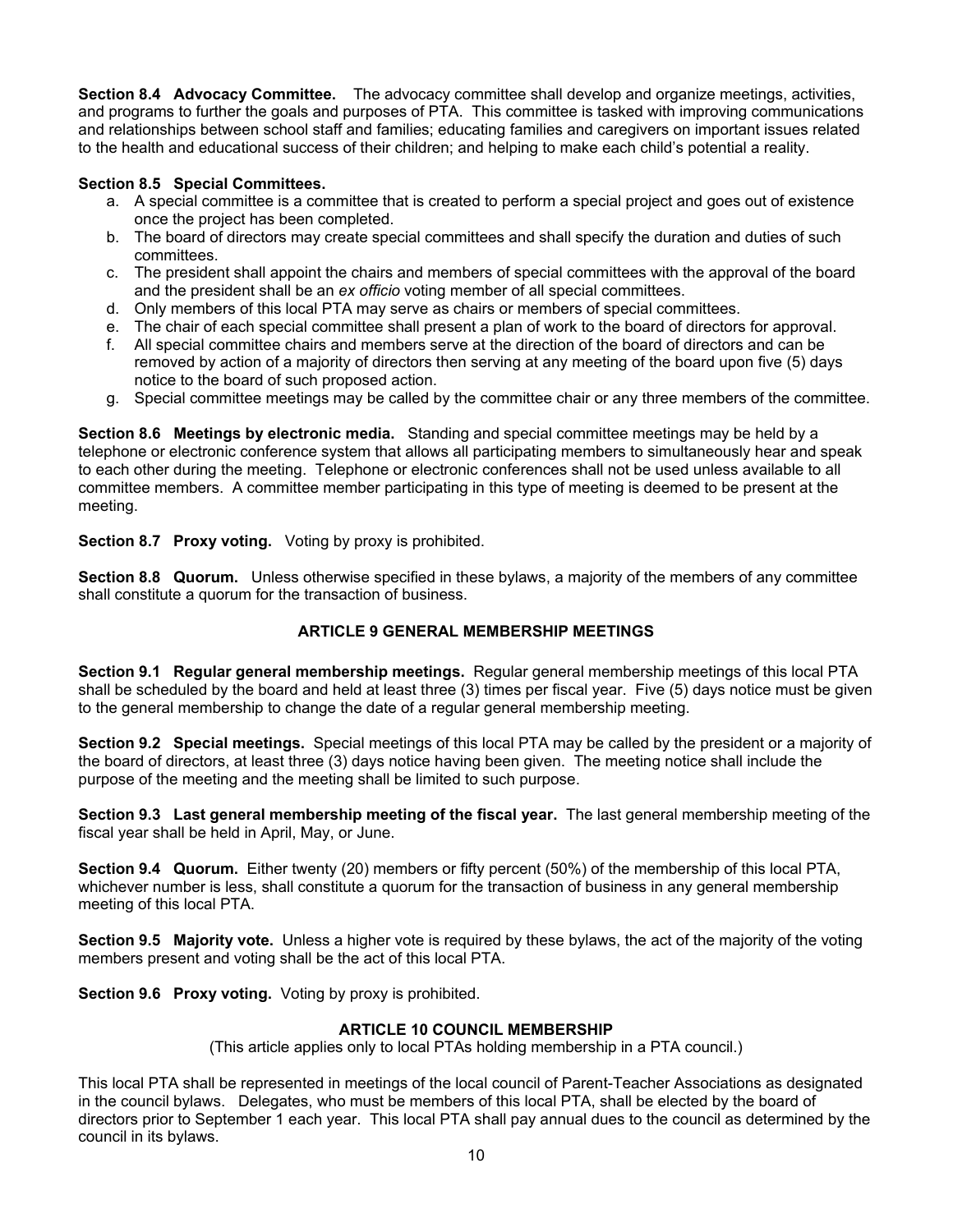#### **ARTICLE 11 FINANCE AND BUDGET**

**Section 11.1 Monthly financial review.** The audit committee will conduct a monthly review of this local PTA's bank statements and supporting documents and shall sign an acknowledgment on the bank statements that the expenditures were consistent with the approved budget.

**Section 11.2 Financial review when financial officer leaves office.** If any officer with financial responsibility, including but not limited to check signing authorization, leaves office before the end of a fiscal year, the audit committee will conduct a review of the local PTA's financial records.

**Section 11.3 Annual financial review.** By August 31 each year, the audit committee, or a certified public accountant appointed by the board shall:

- a. Examine the treasurer's year-end financial report and this local PTA's financial records (including but not limited to all depository accounts, the general ledger of receipts and expenditures, supporting documentation and checks, and records of membership dues paid); and
- b. State in writing whether or not the treasurer's year-end report is correct and shall submit that statement, with a copy of the report, to the board of directors.

The board shall review and approve the report of the audit committee or certified public accountant, and thereafter the audit committee shall use the data in the report to prepare and file the required Local PTA Year-End Report online in the NCPTA database no later than August 31. The audit committee will summarize its report to the general membership at its next meeting. The audit committee, at any time, may recommend to the board that an independent review of the financial records by a certified public accountant should be conducted.

**Section 11.4 Annual budget.** The officers shall prepare a proposed annual budget which, following approval by the board, shall be considered and adopted at the first general membership meeting of the fiscal year. Amendments to the budget may be considered and adopted at regular or special general membership meetings.

**Section 11.5 Checks.** All bills of this local PTA shall be paid by check. Checks must be signed by two of no more than four officers authorized by the board of directors to sign checks, except that none of these officers so authorized shall be related, and at least one of these authorized officers shall be the Treasurer. The signing of blank checks is prohibited.

**Section 11.6 Expenditures and fund availability.** All expenditures of this local PTA must be consistent with the approved budget and based on actual fund availability. All reimbursements for expenditures will be contingent upon actual fund availability.

**Section 11.7 Depositories.** All depositories of local PTA funds, including checking, savings and investment accounts, must be approved by the board of directors.

**Section 11.8 Contracts and other financial agreements.** All contracts and other financial agreements require the prior approval of the board and must be signed by the President.

## **ARTICLE 12 NCPTA CONVENTION**

**Section 12.1 Representation.** A local PTA in good standing is entitled to be represented at the annual convention of NCPTA by its president or alternate, and by one delegate for every twenty-five (25) members, or fraction thereof, as shown on the books of the state treasurer as of March 15, upon payment of the convention registration fees. All delegates from this PTA to the NCPTA annual convention must be members of this PTA.

**Section 12.2 New local PTAs.** New local PTAs organized after March 15 may be represented at the NCPTA annual convention by two PTA member delegates as long as NCPTA has received state dues at least ten (10) days prior to convention and the new local PTA or individual delegates have paid the convention registration ee.

#### **ARTICLE 13 FISCAL YEAR**

The fiscal year of this local PTA shall begin on July 1 and end on the following June 30.